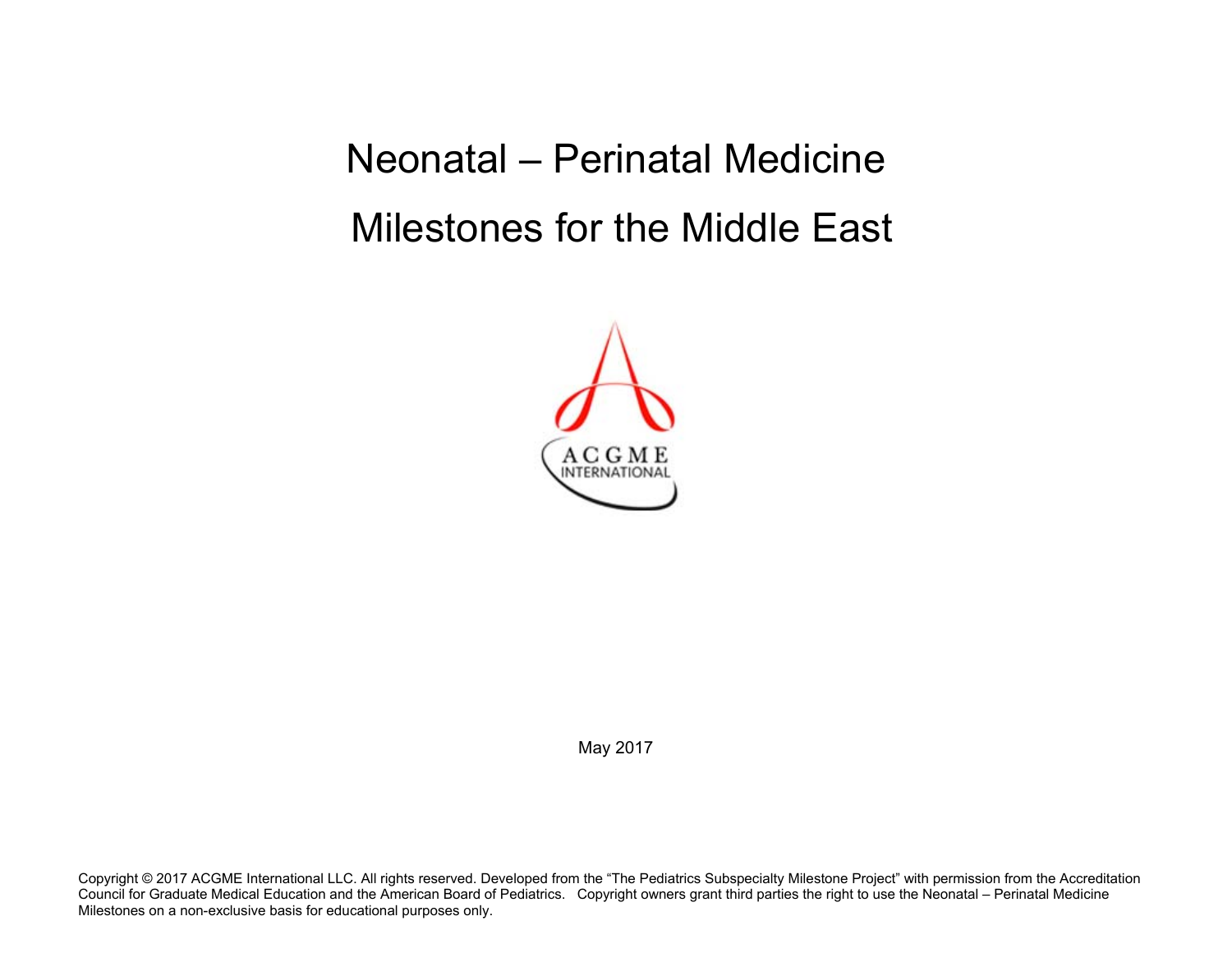## The Neonatal – Perinatal Medicine Milestones for the Middle East

The Milestones are designed only for use in evaluation of fellows in the context of their participation in ACGME-I-accredited fellowship programs. The Milestones provide a framework for the assessment of the development of the resident/fellow in key dimensions of the elements of physician competency in a subspecialty. They neither represent the entirety of the dimensions of the six domains of physician competency, nor are they designed to be relevant in any other context.

Copyright © 2017 ACGME International LLC. All rights reserved. Developed from the "The Neonatal – Perinatal Medicine Milestone Project" with permission from the Accreditation Council for Graduate Medical Education and the American Board of Obstetrics and Gynecology. Copyright owners grant third parties the right to use the Neonatal – Perinatal Medicine Milestones on a non-exclusive basis for educational purposes only. The state of the state of the state of the state of the state of the state of the state of the state of the state of the state of the state of the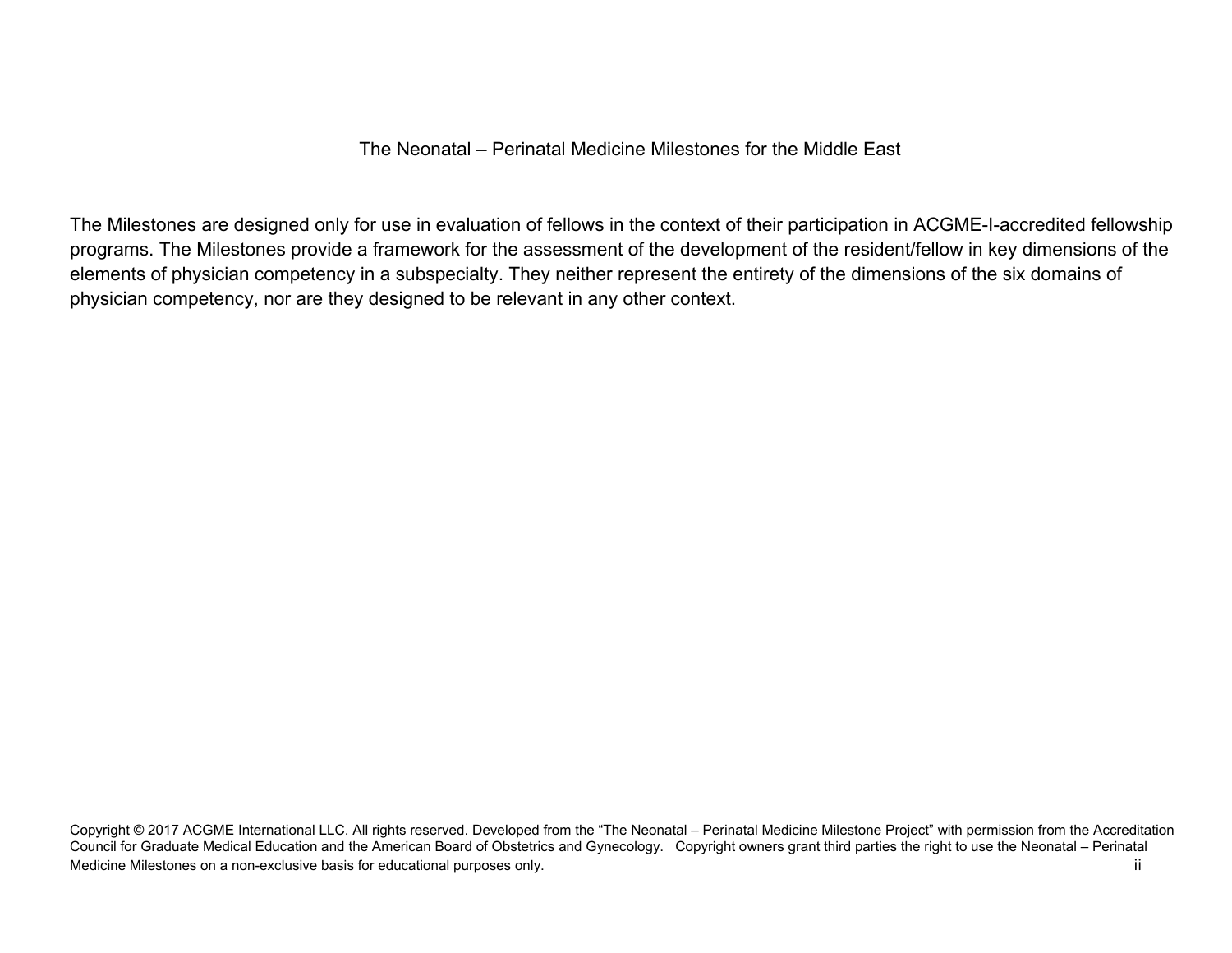## **Milestones Reporting**

This document presents milestones designed for programs to use in semi-annual review of fellow performance and reporting to the ACGME-I. Milestones are knowledge, skills, attitudes, and other attributes for each of the ACGME-I competencies organized in a developmental framework from less to more advanced. They are descriptors and targets for fellow performance as a learner moves from entry into their program through graduation.

For each period, review and reporting will involve selecting milestone levels that best describe each fellow's current performance and attributes. Milestones are arranged in numbered levels. Tracking from "Level 1" to "Level 5" is synonymous with moving from novice to expert in the subspecialty. These levels do not correspond with time in the educational program. Dependent upon previous education and experience, fellows may enter a program at varying points in the Milestones.

Selection of a level implies that the fellow substantially demonstrates the milestones in that level, as well as those in lower levels (see the diagram on page v).

Level 1: These learner behaviors are not within the spectrum of developing competence. Instead, they indicate significant deficiencies in a fellow's performance.

 **Level 2:** Describes behaviors of an early learner.

**Level 3:** Describes behaviors of a fellow who is advancing and demonstrating improvement in performance related to milestones.

Level 4: Describes behaviors of a fellow who substantially demonstrates the milestones identified for a physician who is ready for unsupervised practice. This column is designed as the graduation target, but the fellow may display these milestones at any point during fellowship.

**Level 5:** Describes behaviors of a fellow who has advanced beyond those milestones that describe unsupervised practice. These milestones reflect the competence of an expert or role model and can be used by programs to facilitate further professional growth. It is expected that only a few exceptional fellows will demonstrate these milestones behaviors.

Copyright © 2017 ACGME International LLC. All rights reserved. Developed from the "The Neonatal – Perinatal Medicine Milestone Project" with permission from the Accreditation Council for Graduate Medical Education and the American Board of Obstetrics and Gynecology. Copyright owners grant third parties the right to use the Neonatal – Perinatal Medicine Milestones on a non-exclusive basis for educational purposes only. Notice that the extra that the extra the extra the extra the extra the extra the extra the extra the extra the extra the extra the extra the extra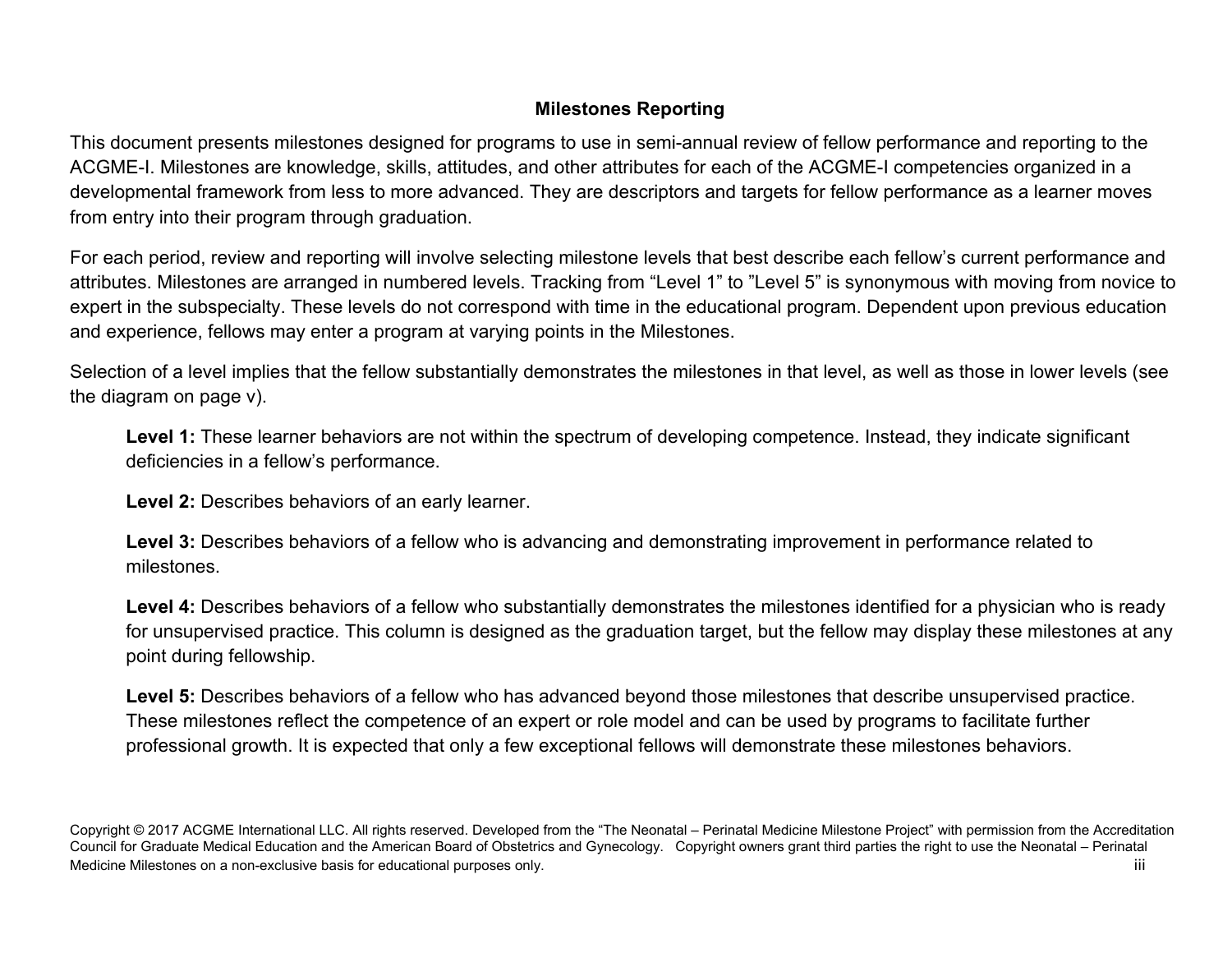## **Additional Notes**

The "Level 4" Milestones are designed as the graduation *target* and *do not* represent a graduation *requirement*. Making decisions about readiness for graduation is the purview of the program director. Study of Milestones performance data will be required before the ACGME-I and its partners will be able to determine whether milestones in the first four levels appropriately represent the developmental framework, and whether Milestone data overall are of sufficient quality to be used for high-stakes decisions.

*Answers to Frequently Asked Questions about Milestones are posted on the ACGME-I website.* 

Copyright © 2017 ACGME International LLC. All rights reserved. Developed from the "The Neonatal – Perinatal Medicine Milestone Project" with permission from the Accreditation Council for Graduate Medical Education and the American Board of Obstetrics and Gynecology. Copyright owners grant third parties the right to use the Neonatal – Perinatal Medicine Milestones on a non-exclusive basis for educational purposes only. The state of the state of the state of the state of the state of the state of the state of the state of the state of the state of the state of the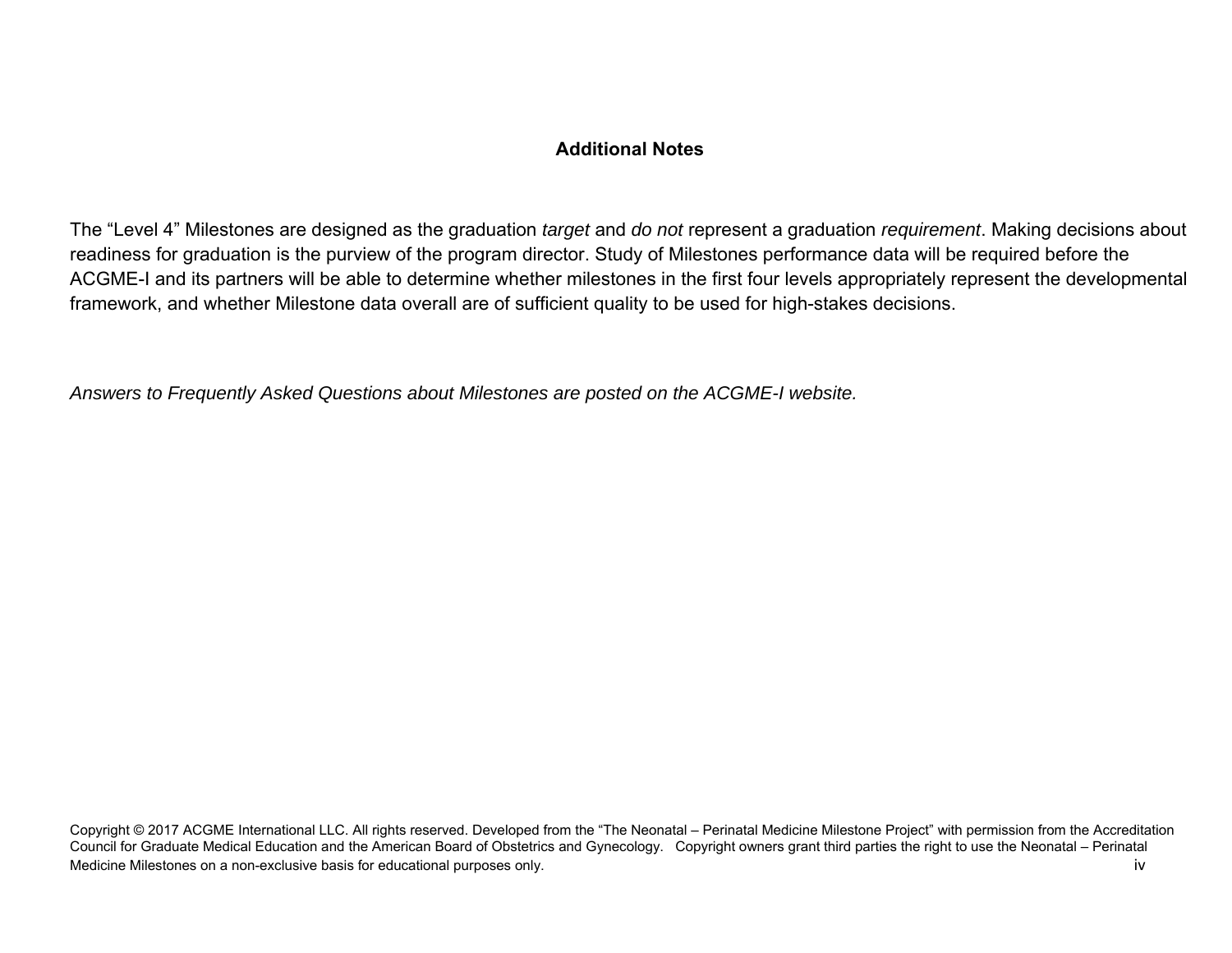The diagram below presents an example set of milestones for one sub-competency in the same format as the ACGME-I Report Worksheet. For each reporting period, a learner's performance on the milestones for each sub-competency will be indicated by selecting the level of milestones that best describes that learner's performance in relation to those milestones.

| Systems-Based Practice 1: Patient Safety and Quality Improvement                                                                                                    |                                                                                                                                                                                                                                                 |                                                                                                                                                                                                      |                                                                                                                                                                                                                    |                                                                                                                                                                                                         |
|---------------------------------------------------------------------------------------------------------------------------------------------------------------------|-------------------------------------------------------------------------------------------------------------------------------------------------------------------------------------------------------------------------------------------------|------------------------------------------------------------------------------------------------------------------------------------------------------------------------------------------------------|--------------------------------------------------------------------------------------------------------------------------------------------------------------------------------------------------------------------|---------------------------------------------------------------------------------------------------------------------------------------------------------------------------------------------------------|
| Level 1                                                                                                                                                             | Level <sub>2</sub>                                                                                                                                                                                                                              | Level 3                                                                                                                                                                                              | Level 4                                                                                                                                                                                                            | Level <sub>5</sub>                                                                                                                                                                                      |
| Demonstrates<br>knowledge of common<br>patient safety events                                                                                                        | Identifies system<br>factors that lead to<br>patient safety events                                                                                                                                                                              | Participates in analysis<br>of patient safety events<br>(simulated or actual)                                                                                                                        | Conducts analysis of<br>patient safety events<br>and offers error<br>prevention strategies<br>(simulated or actual)                                                                                                | Actively engages teams<br>and processes to<br>modify systems to<br>prevent patient safety<br>events                                                                                                     |
| Demonstrates<br>knowledge of how to<br>report patient safety<br>events<br>Demonstrates<br>knowledge of basic<br>quality improvement<br>methodologies and<br>metrics | Reports patient safety<br>events through<br>institutional reporting<br>systems (actual or<br>simulated)<br>Describes local quality<br>improvement initiatives<br>(e.g., community<br>vaccination rate,<br>infection rate, smoking<br>cessation) | Participates in<br>disclosure of patient<br>safety events to<br>patients and families<br>(simulated or actual)<br>Participates in local<br>quality improvement<br>initiatives                        | Discloses patient safety<br>events to patients and<br>families (simulated or<br>actual)<br>Demonstrates the skills<br>required to identify,<br>develop, implement, and<br>analyze a quality<br>improvement project | Role models or mentors<br>others in the disclosure<br>of patient safety events<br>Creates, implements,<br>and assesses quality<br>improvement initiatives<br>at the institutional or<br>community level |
|                                                                                                                                                                     |                                                                                                                                                                                                                                                 |                                                                                                                                                                                                      |                                                                                                                                                                                                                    |                                                                                                                                                                                                         |
| Comments:                                                                                                                                                           |                                                                                                                                                                                                                                                 |                                                                                                                                                                                                      |                                                                                                                                                                                                                    | Not yet achieved Level 1                                                                                                                                                                                |
| Selecting a response box in the middle<br>of a level implies that milestones in<br>that level and in lower levels have been<br>substantially demonstrated.          |                                                                                                                                                                                                                                                 | Selecting a response box on the line in<br>between levels indicates that milestones in<br>lower levels have been substantially<br>demonstrated as well as some milestones in<br>the higher level(s). |                                                                                                                                                                                                                    |                                                                                                                                                                                                         |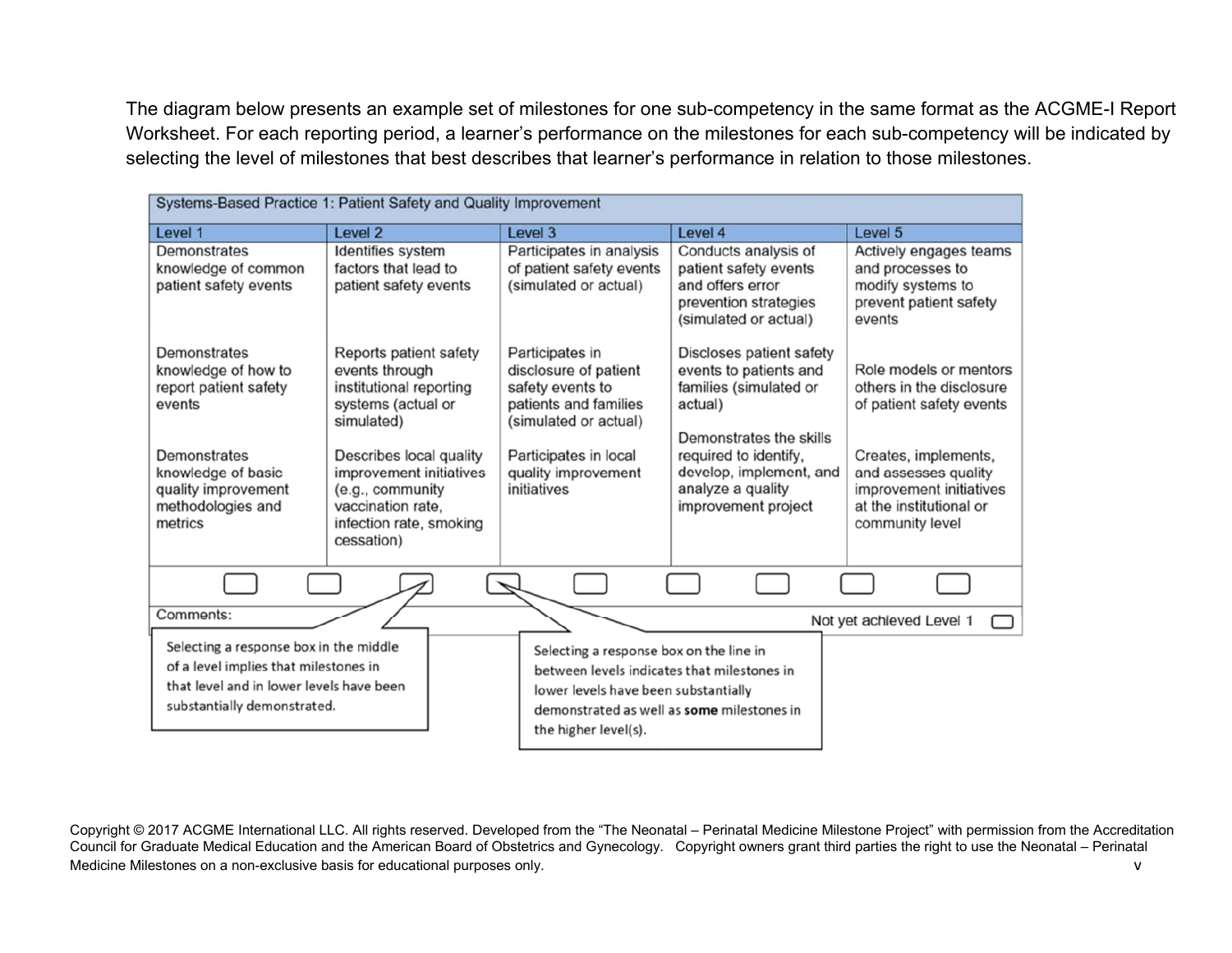| <b>Patient Care 1: Provide Transfer of Care that Ensures Seamless Transitions</b>                                                      |                                                                                                    |                                                                                            |                                                                                  |                                                                                                                                 |
|----------------------------------------------------------------------------------------------------------------------------------------|----------------------------------------------------------------------------------------------------|--------------------------------------------------------------------------------------------|----------------------------------------------------------------------------------|---------------------------------------------------------------------------------------------------------------------------------|
| Level 1                                                                                                                                | Level 2                                                                                            | Level 3                                                                                    | Level 4                                                                          | Level 5                                                                                                                         |
| Uses the standard template<br>for the information provided<br>during the handoff in a<br>somewhat efficient manner<br>for simple cases | Uses standard handoff<br>template efficiently but is<br>not able to adapt to more<br>complex cases | Modifies and adapts the<br>handoff template<br>according to individual<br>cases            | Modifies and adapts the<br>handoff template for<br>increasingly complex<br>cases | Modifies and adapts the<br>handoff template<br>regardless of the<br>complexity of cases and<br>without committing any<br>errors |
| Completes handoff with<br>some variability in the<br>accuracy of the provided<br>information.                                          | May have errors in adding<br>or deleting information in<br>the handoff template                    | May have minimal errors<br>in adding or deleting<br>information in the handoff<br>template | Makes no errors in adding<br>or deleting information in<br>handoff template      |                                                                                                                                 |
|                                                                                                                                        |                                                                                                    |                                                                                            |                                                                                  |                                                                                                                                 |
| Comments:<br>Not yet achieved Level 1                                                                                                  |                                                                                                    |                                                                                            |                                                                                  |                                                                                                                                 |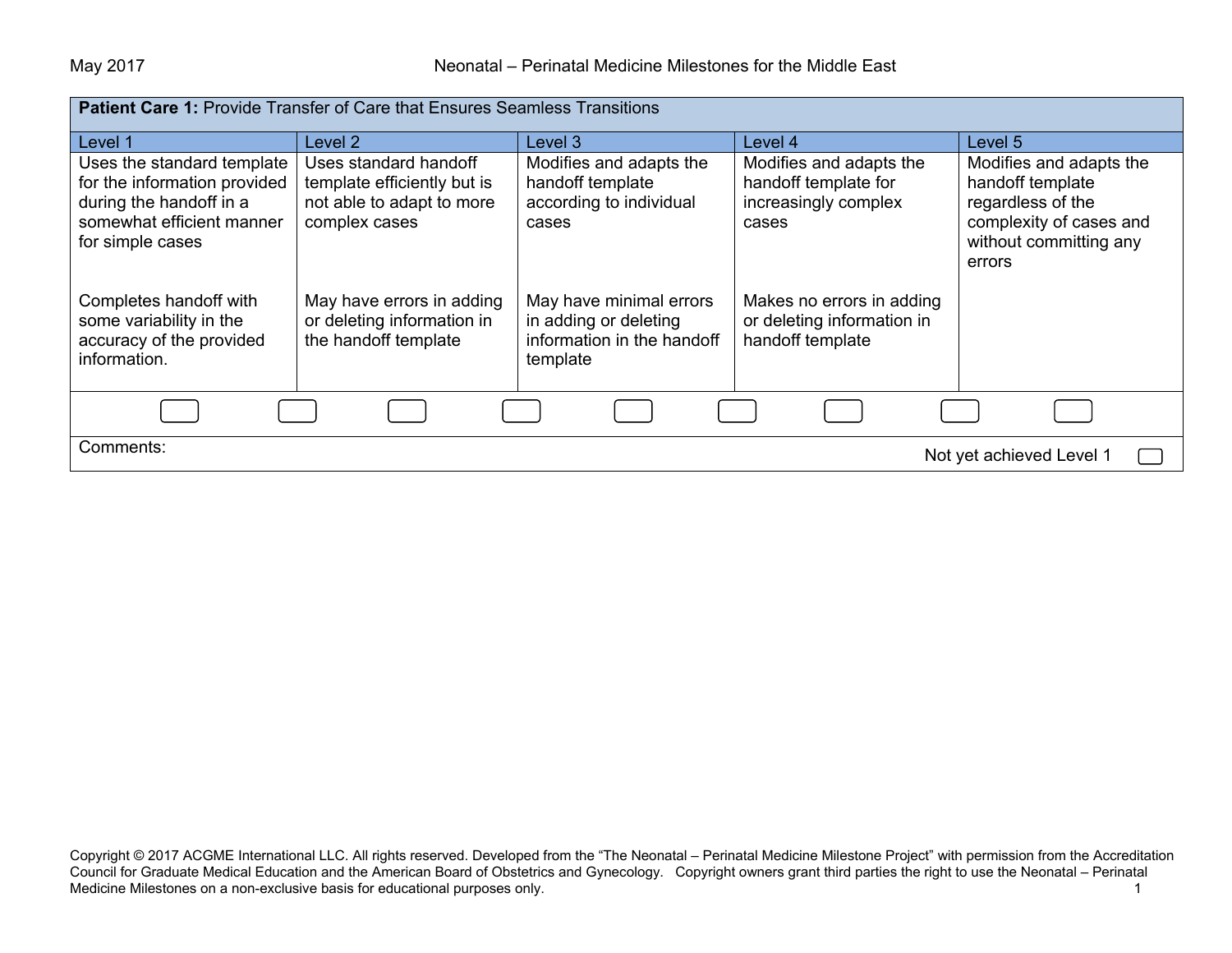| Patient Care 2: Make Informed Diagnostic and Therapeutic Decisions that Result in Optimal Clinical Judgment     |                                                                                                        |                                                                                                          |                                                                             |                                                                                                |
|-----------------------------------------------------------------------------------------------------------------|--------------------------------------------------------------------------------------------------------|----------------------------------------------------------------------------------------------------------|-----------------------------------------------------------------------------|------------------------------------------------------------------------------------------------|
| Level 1                                                                                                         | Level <sub>2</sub>                                                                                     | Level 3                                                                                                  | Level 4                                                                     | Level 5                                                                                        |
| Provides a complete<br>history and performs a<br>comprehensive<br>examination                                   | Provides a concise list of<br>differential diagnoses with<br>unclear diagnostic and<br>management plan | Provides individualized<br>differential diagnosis with<br>a clear plan for a specific<br>medical problem | Provides a thorough and<br>individualized diagnostic<br>and management plan | Diagnoses and manages<br>rare and complex<br>conditions with ease using<br>a holistic approach |
| Provides a long list of<br>relevant differential<br>diagnosis without any<br>diagnostic and therapeutic<br>plan |                                                                                                        |                                                                                                          |                                                                             |                                                                                                |
|                                                                                                                 |                                                                                                        |                                                                                                          |                                                                             |                                                                                                |
| Comments:<br>Not Yet Achieved Level 1                                                                           |                                                                                                        |                                                                                                          |                                                                             |                                                                                                |

| Patient Care 3: Develop and Carry Out Management Plans            |                                                        |                                                                                       |                                                                     |                                                                                             |
|-------------------------------------------------------------------|--------------------------------------------------------|---------------------------------------------------------------------------------------|---------------------------------------------------------------------|---------------------------------------------------------------------------------------------|
| Level 1                                                           | Level 2                                                | Level 3                                                                               | Level 4                                                             | Level 5                                                                                     |
| Follows management<br>plans and instructions<br>created by others | Carries out some of<br>his/her own management<br>plans | Carries out clear<br>management plans in<br>accordance with<br>institutional policies | Develops and carries out<br>management plans based<br>on experience | Develops and carries out<br>management plans, even<br>for complicated or rare<br>situations |
|                                                                   |                                                        |                                                                                       |                                                                     |                                                                                             |
| Comments:                                                         |                                                        |                                                                                       |                                                                     | Not Yet Achieved Level 1                                                                    |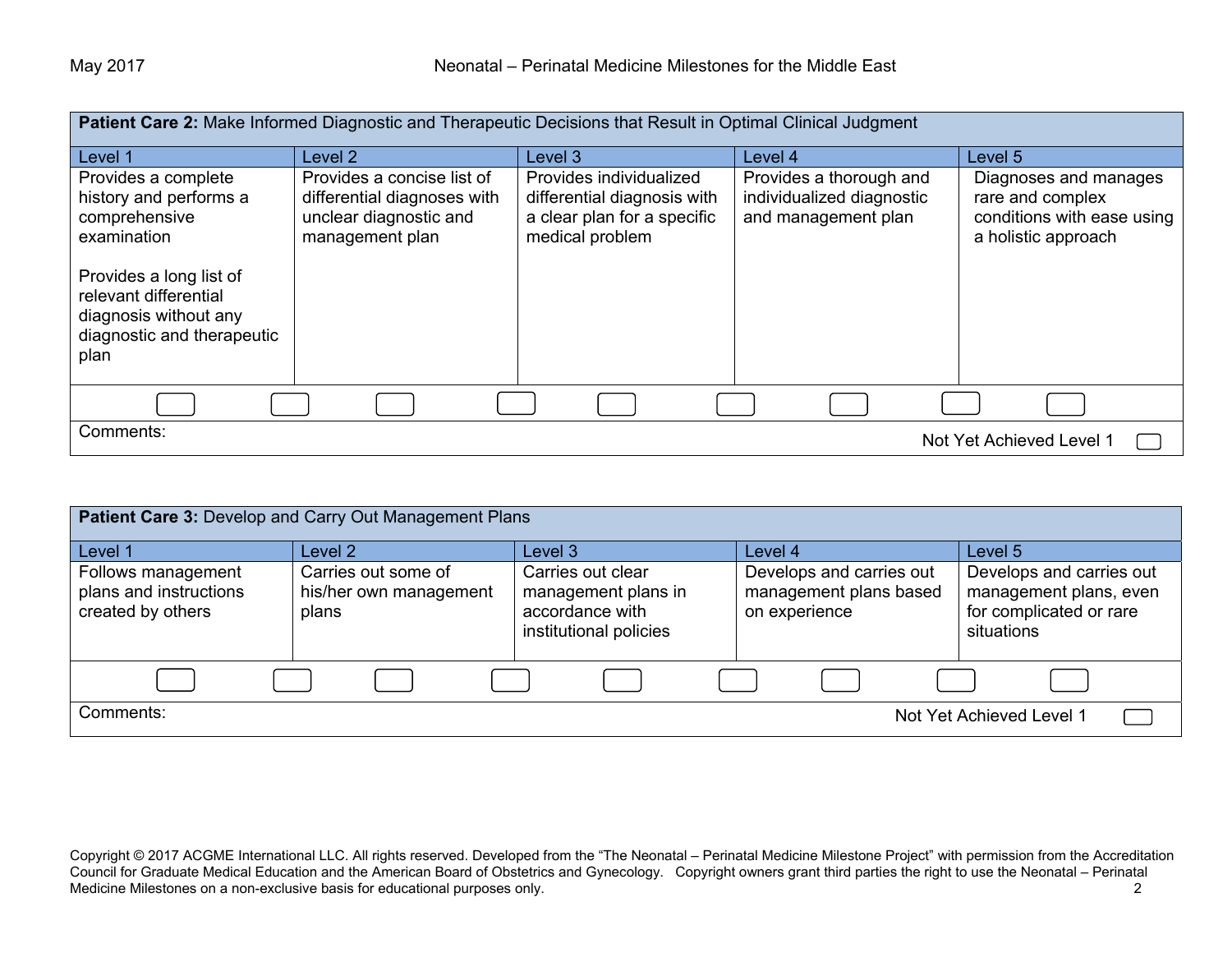| Patient Care 4: Provide Appropriate Role Modeling                                                                             |                                                                                                                                                                         |                                                                                                           |                                                                                                                          |                                                                                                                                                              |
|-------------------------------------------------------------------------------------------------------------------------------|-------------------------------------------------------------------------------------------------------------------------------------------------------------------------|-----------------------------------------------------------------------------------------------------------|--------------------------------------------------------------------------------------------------------------------------|--------------------------------------------------------------------------------------------------------------------------------------------------------------|
| Level 1                                                                                                                       | Level <sub>2</sub>                                                                                                                                                      | Level 3                                                                                                   | Level 4                                                                                                                  | Level <sub>5</sub>                                                                                                                                           |
| Performs routine duties<br>and behaviors of<br>profession without<br>awareness of the impact<br>on those around him/her       | Is inconsistently aware of<br>the impact of his/her<br>behaviors and attitudes on<br>others                                                                             | Is conscious of being a<br>role model during many<br>interactions                                         | Is conscious of being a role<br>model during most<br>interactions                                                        | Role modeling is a habit<br>Recognizes that he or she<br>is a role model in all<br>actions and behaviors at<br>all times                                     |
|                                                                                                                               | Sometimes teaches by<br>example                                                                                                                                         | Frequently teaches by<br>example and<br>often reflects in action<br>openly in the presence of<br>learners | Routinely teaches by<br>example                                                                                          | Characteristically teaches<br>by example                                                                                                                     |
| May or may not reflect on<br>actions as they occur<br>(reflection in action) and<br>does not share<br>reflections with others | Occasionally reflects<br>openly on events as they<br>occur (reflection in action)<br>and privately on events<br>that have already taken<br>place (reflection on action) | Behavior change implies<br>frequent private reflection<br>on action                                       | Regularly reflects in action<br>and frequently reflects on<br>action, sharing this analysis<br>of practice with learners | Routinely reflects both in<br>action and on action<br>Examines, analyzes, and<br>explains actions/behaviors<br>in the presence of learners<br>and colleagues |
|                                                                                                                               |                                                                                                                                                                         |                                                                                                           |                                                                                                                          |                                                                                                                                                              |
| Comments:                                                                                                                     |                                                                                                                                                                         |                                                                                                           |                                                                                                                          | Not Yet Achieved Level 1                                                                                                                                     |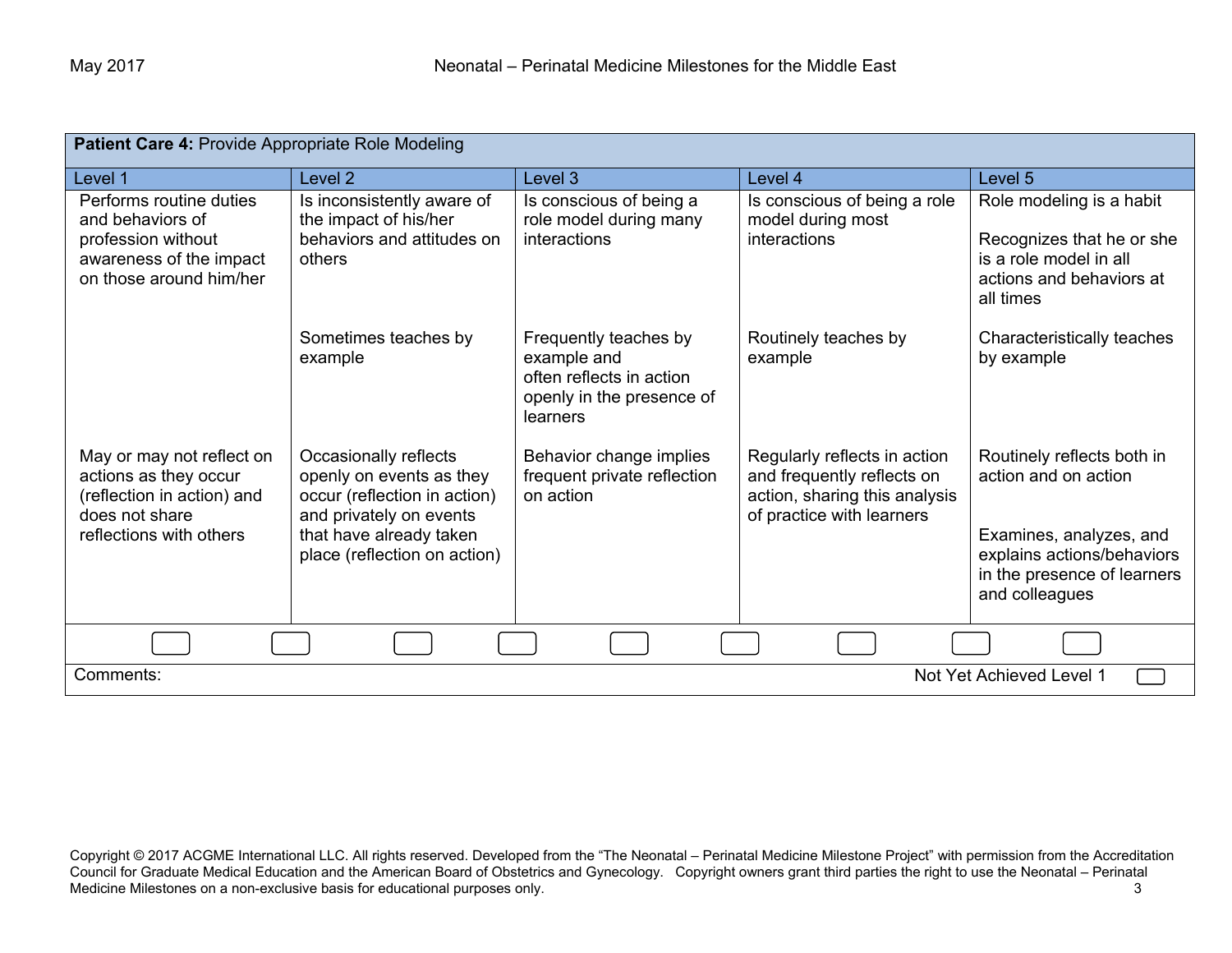| Medical Knowledge 1: Locate, Appraise, and Assimilate Evidence from Scientific Studies Related to their Patients' Health Problems |                                                                                                                                             |                                                                                                                                                                                               |                                                                                                                                                                   |                                                                                                                                                      |
|-----------------------------------------------------------------------------------------------------------------------------------|---------------------------------------------------------------------------------------------------------------------------------------------|-----------------------------------------------------------------------------------------------------------------------------------------------------------------------------------------------|-------------------------------------------------------------------------------------------------------------------------------------------------------------------|------------------------------------------------------------------------------------------------------------------------------------------------------|
| Level 1                                                                                                                           | Level <sub>2</sub>                                                                                                                          | Level 3                                                                                                                                                                                       | Level 4                                                                                                                                                           | Level 5                                                                                                                                              |
| Explains basic principles<br>of evidence-based<br>medicine (EBM), but<br>relevance is limited by<br>lack of clinical exposure     | Recognizes the<br>importance of using<br>current information to care<br>for patients and responds<br>to external prompts to do<br><b>SO</b> | Is able to identify<br>knowledge gaps as<br>learning opportunities                                                                                                                            | Is increasingly self-<br>motivated to learn more, as<br>exhibited by regularly<br>formulating answerable<br>questions                                             | Teaches critical appraisal of<br>topics to others<br>Strives for change at the<br>organizational level as<br>dictated by best current<br>information |
|                                                                                                                                   | Is able to formulate<br>questions with some<br>difficulty, but is not yet<br>efficient with online<br>searching                             | Makes an effort to ask<br>answerable questions on a<br>regular basis and is<br>becoming increasingly able<br>to do so                                                                         | Incorporates use of clinical<br>evidence in rounds and<br>teaches fellow learners                                                                                 | Is able to easily formulate<br>answerable clinical<br>questions and does so with<br>majority of patients as a<br>habit                               |
|                                                                                                                                   | Is starting to learn critical<br>appraisal skills                                                                                           | Understands varying levels<br>of evidence and can utilize<br>advanced search methods                                                                                                          | Is quite capable with<br>advanced searching                                                                                                                       | Is able to effectively and<br>efficiently search and<br>access the literature                                                                        |
|                                                                                                                                   |                                                                                                                                             | Is able to critically appraise<br>a topic by analyzing the<br>major outcomes, however,<br>may need guidance in<br>understanding the<br>subtleties of the evidence<br>Begins to seek and apply | Is able to critically appraise<br>topics and does so regularly<br>Shares findings with others<br>to try to improve their<br>abilities<br>Practices EBM because of | Is seen by others as a role                                                                                                                          |
|                                                                                                                                   |                                                                                                                                             | evidence when needed,<br>not just when assigned to<br>do so                                                                                                                                   | the benefit to the patient<br>and the desire to learn more<br>rather than in response to<br>external prompts                                                      | model for practicing EBM                                                                                                                             |
|                                                                                                                                   |                                                                                                                                             |                                                                                                                                                                                               |                                                                                                                                                                   |                                                                                                                                                      |
| Comments:<br>Not Yet Achieved Level 1                                                                                             |                                                                                                                                             |                                                                                                                                                                                               |                                                                                                                                                                   |                                                                                                                                                      |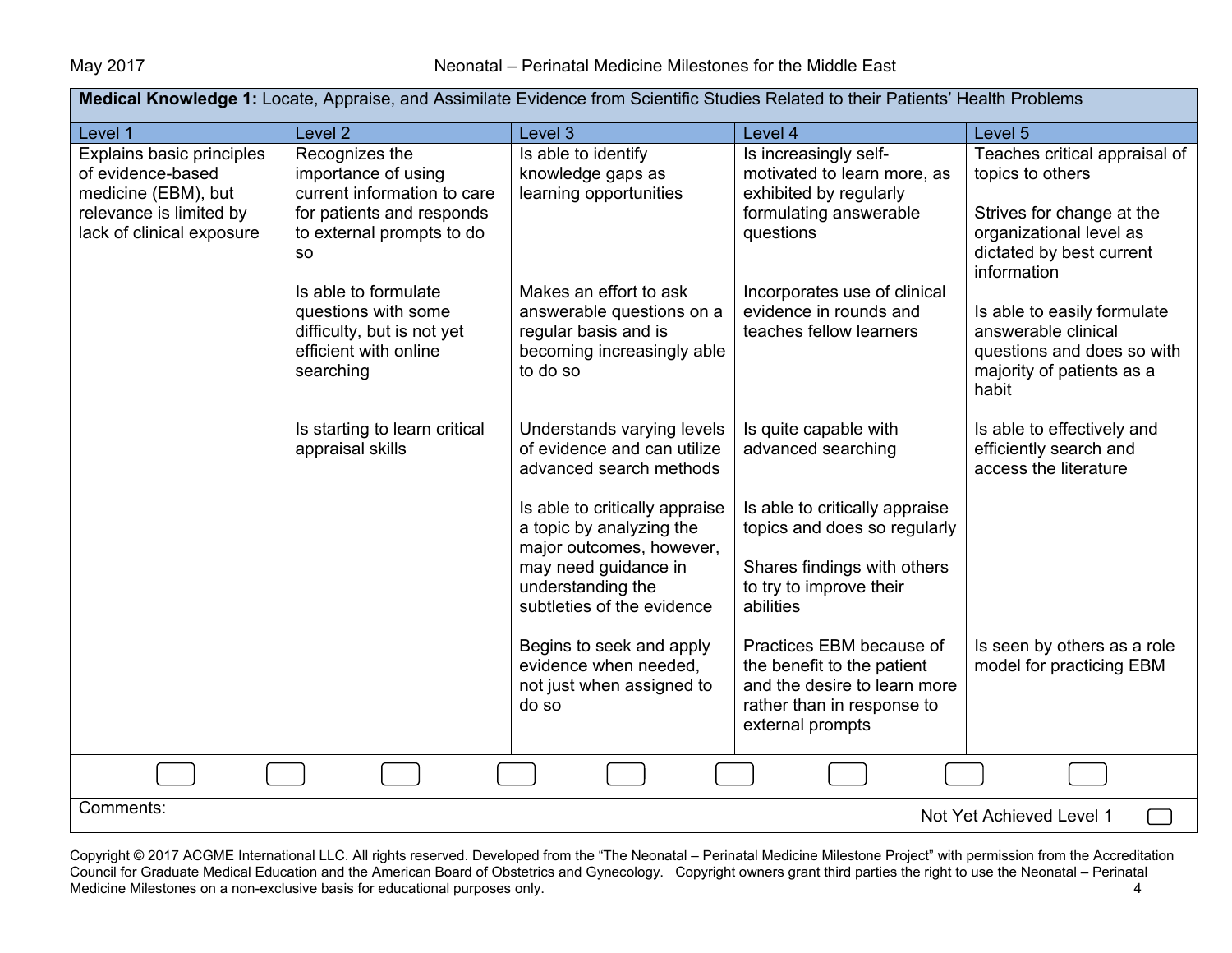| Systems-Based Practice 1: Patient Safety and Quality Improvement                       |                                                                                                                                   |                                                                                                             |                                                                                                                         |                                                                                                                       |
|----------------------------------------------------------------------------------------|-----------------------------------------------------------------------------------------------------------------------------------|-------------------------------------------------------------------------------------------------------------|-------------------------------------------------------------------------------------------------------------------------|-----------------------------------------------------------------------------------------------------------------------|
| Level 1                                                                                | Level <sub>2</sub>                                                                                                                | Level 3                                                                                                     | Level 4                                                                                                                 | Level 5                                                                                                               |
| Demonstrates knowledge<br>of common patient safety<br>events                           | Identifies system factors<br>that lead to patient safety<br>events                                                                | Participates in analysis of<br>patient safety events<br>(simulated or actual)                               | Conducts analysis of<br>patient safety events and<br>offers error prevention<br>strategies (simulated or<br>actual)     | Actively engages teams<br>and processes to modify<br>systems to prevent patient<br>safety events                      |
| Demonstrates knowledge<br>of how to report patient<br>safety events                    | Reports patient safety<br>events through institutional<br>reporting systems (actual<br>or simulated)                              | Participates in disclosure<br>of patient safety events to<br>patients and families<br>(simulated or actual) | Discloses patient safety<br>events to patients and<br>families (simulated or<br>actual)                                 | Role models or mentors<br>others in the disclosure of<br>patient safety events                                        |
| Demonstrates knowledge<br>of basic quality<br>improvement<br>methodologies and metrics | Describes local quality<br>improvement initiatives<br>(e.g., community<br>vaccination rate, infection<br>rate, smoking cessation) | Participates in local<br>quality improvement<br>initiatives                                                 | Demonstrates the skills<br>required to identify,<br>develop, implement, and<br>analyze a quality<br>improvement project | Creates, implements, and<br>assesses quality<br>improvement initiatives at<br>the institutional or<br>community level |
|                                                                                        |                                                                                                                                   |                                                                                                             |                                                                                                                         |                                                                                                                       |
| Comments:                                                                              |                                                                                                                                   |                                                                                                             |                                                                                                                         | Not Yet Achieved Level 1                                                                                              |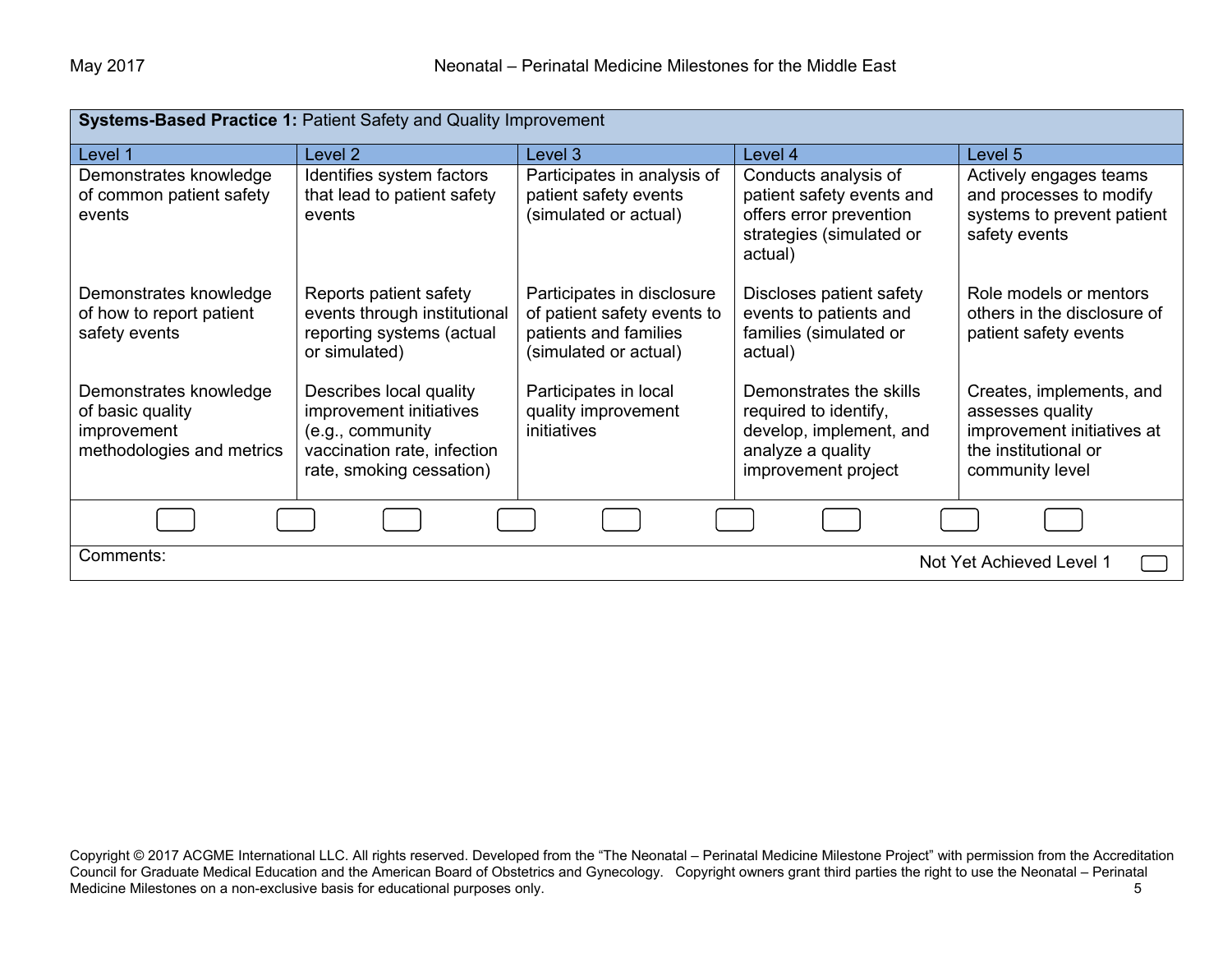| Systems-Based Practice 2: System Navigation for Patient-Centered Care                    |                                                                                                                                        |                                                                                                                                             |                                                                                                                                                                               |                                                                                                                                 |
|------------------------------------------------------------------------------------------|----------------------------------------------------------------------------------------------------------------------------------------|---------------------------------------------------------------------------------------------------------------------------------------------|-------------------------------------------------------------------------------------------------------------------------------------------------------------------------------|---------------------------------------------------------------------------------------------------------------------------------|
| Level 1                                                                                  | Level 2                                                                                                                                | Level 3                                                                                                                                     | Level 4                                                                                                                                                                       | Level 5                                                                                                                         |
| Demonstrates knowledge<br>of care coordination                                           | Coordinates care of<br>patients in routine clinical<br>situations effectively<br>utilizing the roles of the<br>interprofessional teams | Coordinates care of<br>patients in complex<br>clinical situations<br>effectively utilizing the<br>roles of their<br>interprofessional teams | Role models effective<br>coordination of patient-<br>centered care among<br>different disciplines and<br>specialties                                                          | Analyzes the process of<br>care coordination and<br>leads in the design and<br>implementation of<br>improvements                |
| Identifies key elements for<br>safe and effective<br>transitions of care and<br>handoffs | Performs safe and<br>effective transitions of<br>care/handoffs in routine<br>clinical situations                                       | Performs safe and<br>effective transitions of<br>care/handoffs in complex<br>clinical situations                                            | Role models and<br>advocates for safe and<br>effective transitions of<br>care/handoffs within and<br>across health care delivery<br>systems, including<br>outpatient settings | Improves quality of<br>transitions of care within<br>and across health care<br>delivery systems to<br>optimize patient outcomes |
| Demonstrates knowledge<br>of population and<br>community health needs<br>and disparities | Identifies specific<br>population and community<br>health needs and<br>inequities for their local<br>population                        | Uses local resources<br>effectively to meet the<br>needs of a patient<br>population and community                                           | Participates in changing<br>and adapting practice to<br>provide for the needs of<br>specific populations                                                                      | Leads innovations and<br>advocates for populations<br>and communities with<br>health care inequities                            |
|                                                                                          |                                                                                                                                        |                                                                                                                                             |                                                                                                                                                                               |                                                                                                                                 |
| Comments:<br>Not Yet Achieved Level 1                                                    |                                                                                                                                        |                                                                                                                                             |                                                                                                                                                                               |                                                                                                                                 |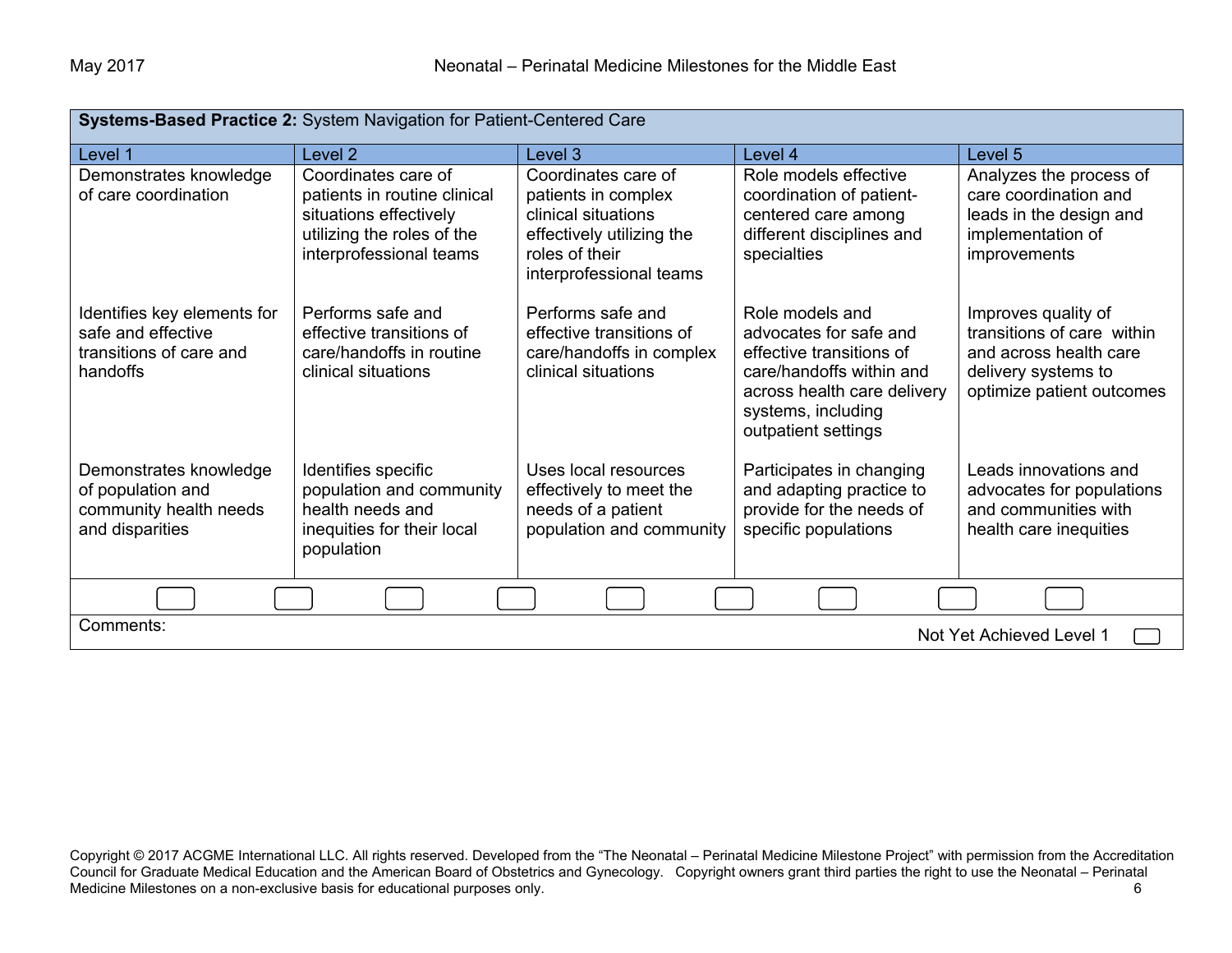| <b>Systems-Based Practice 3: Physician Role in Health Care Systems</b>                                                                         |                                                                                                                                  |                                                                                                                                                                      |                                                                                                                                                                      |                                                                                                                        |  |
|------------------------------------------------------------------------------------------------------------------------------------------------|----------------------------------------------------------------------------------------------------------------------------------|----------------------------------------------------------------------------------------------------------------------------------------------------------------------|----------------------------------------------------------------------------------------------------------------------------------------------------------------------|------------------------------------------------------------------------------------------------------------------------|--|
| Level 1                                                                                                                                        | Level <sub>2</sub>                                                                                                               | Level 3                                                                                                                                                              | Level 4                                                                                                                                                              | Level 5                                                                                                                |  |
| Identifies components of<br>the complex health care<br>system                                                                                  | Describes the physician's<br>role and how the<br>interrelated components of<br>complex health care<br>system impact patient care | Analyzes how personal<br>practice affects the system<br>(e.g., length of stay,<br>readmission rates, clinical<br>efficiency)                                         | Manages the interrelated<br>components of the<br>complex health care<br>systems for efficient and<br>effective patient care                                          | Advocates for or leads<br>change to enhance<br>systems for high value,<br>efficient, and effective<br>patient care     |  |
| Describes basic health<br>payment systems,<br>including government,<br>private, public, and<br>uninsured care and<br>different practice models | Delivers care informed by<br>patient specific payment<br>model                                                                   | Utilizes shared decision<br>making in patient care,<br>taking into consideration<br>payment models                                                                   | Advocates for patient care<br>understanding the<br>limitations of each<br>patient's payment model<br>(e.g., community<br>resources, patient<br>assistance resources) | Participates in advocacy<br>activities for health policy<br>to better align payment<br>systems with high value<br>care |  |
|                                                                                                                                                |                                                                                                                                  | Identifies resources and<br>effectively plans for<br>transition to practice (e.g.,<br>information technology,<br>legal, billing and coding,<br>financial, personnel) | Describes basic elements<br>needed to transition to<br>practice (e.g., contract<br>negotiations, malpractice<br>insurance, government<br>regulation, compliance)     |                                                                                                                        |  |
|                                                                                                                                                |                                                                                                                                  |                                                                                                                                                                      |                                                                                                                                                                      |                                                                                                                        |  |
| Comments:                                                                                                                                      | Not Yet Achieved Level 1                                                                                                         |                                                                                                                                                                      |                                                                                                                                                                      |                                                                                                                        |  |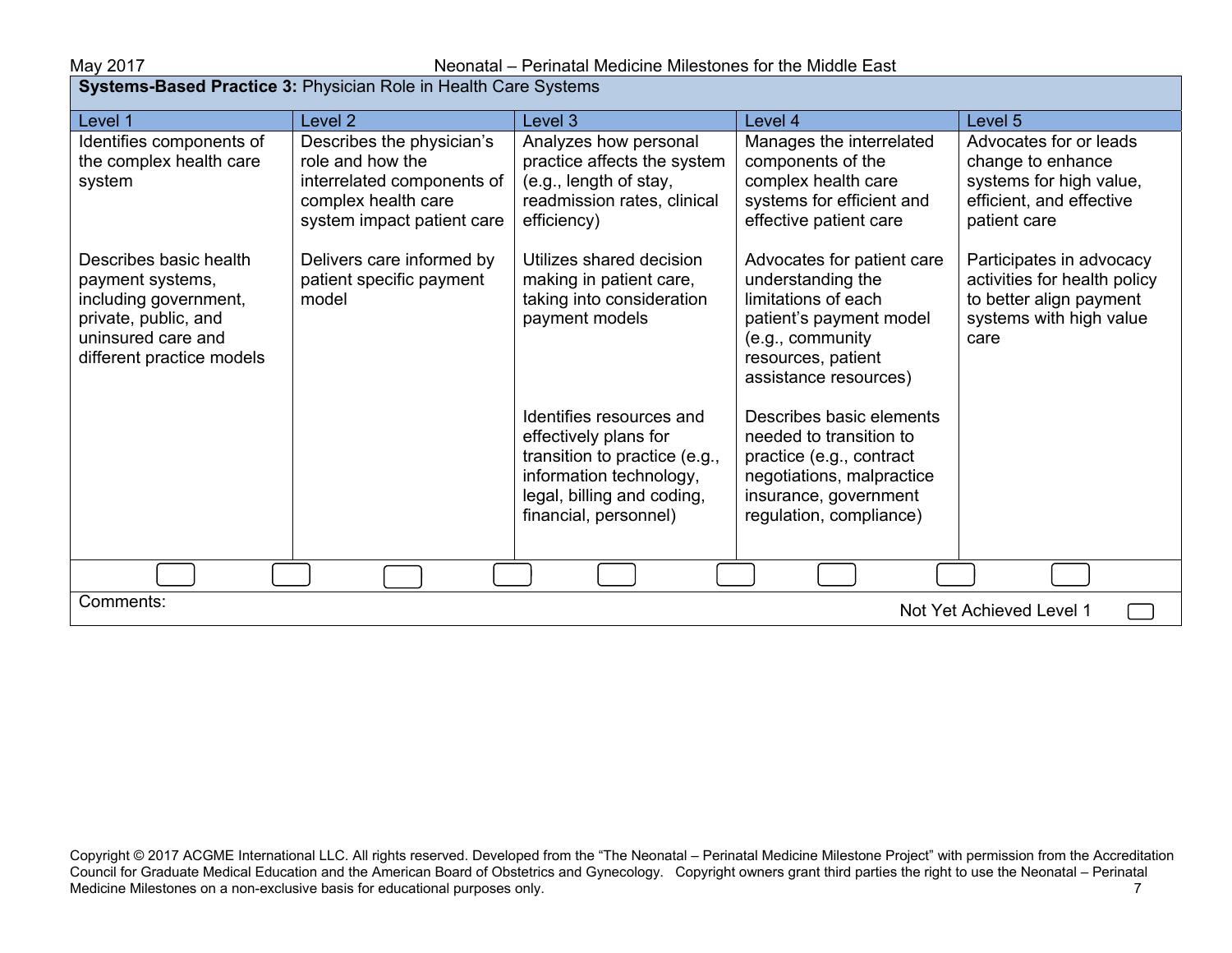| Practice-Based Learning and Improvement 1: Evidence-Based and Informed Practice                                                                             |                                                                                                                             |                                                                                                                                  |                                                                                                                                                                     |                                                                                                                                                    |
|-------------------------------------------------------------------------------------------------------------------------------------------------------------|-----------------------------------------------------------------------------------------------------------------------------|----------------------------------------------------------------------------------------------------------------------------------|---------------------------------------------------------------------------------------------------------------------------------------------------------------------|----------------------------------------------------------------------------------------------------------------------------------------------------|
| Level 1                                                                                                                                                     | Level 2                                                                                                                     | Level 3                                                                                                                          | Level 4                                                                                                                                                             | Level 5                                                                                                                                            |
| Demonstrates how to<br>access and use available<br>evidence, and incorporate<br>patient preferences and<br>values in order to care for a<br>routine patient | Articulates clinical<br>questions and elicits<br>patient preferences and<br>values in order to guide<br>evidence-based care | Locates and applies the<br>best available evidence,<br>integrated with patient<br>preference, to the care<br>of complex patients | Critically appraises and<br>applies evidence even in<br>the face of uncertainty and<br>conflicting evidence to<br>guide care, tailored to the<br>individual patient | Coaches others to critically<br>appraise and apply<br>evidence for complex<br>patients, and/or<br>participates in the<br>development of guidelines |
|                                                                                                                                                             |                                                                                                                             |                                                                                                                                  |                                                                                                                                                                     |                                                                                                                                                    |
| Comments:                                                                                                                                                   |                                                                                                                             |                                                                                                                                  |                                                                                                                                                                     | Not Yet Achieved Level 1                                                                                                                           |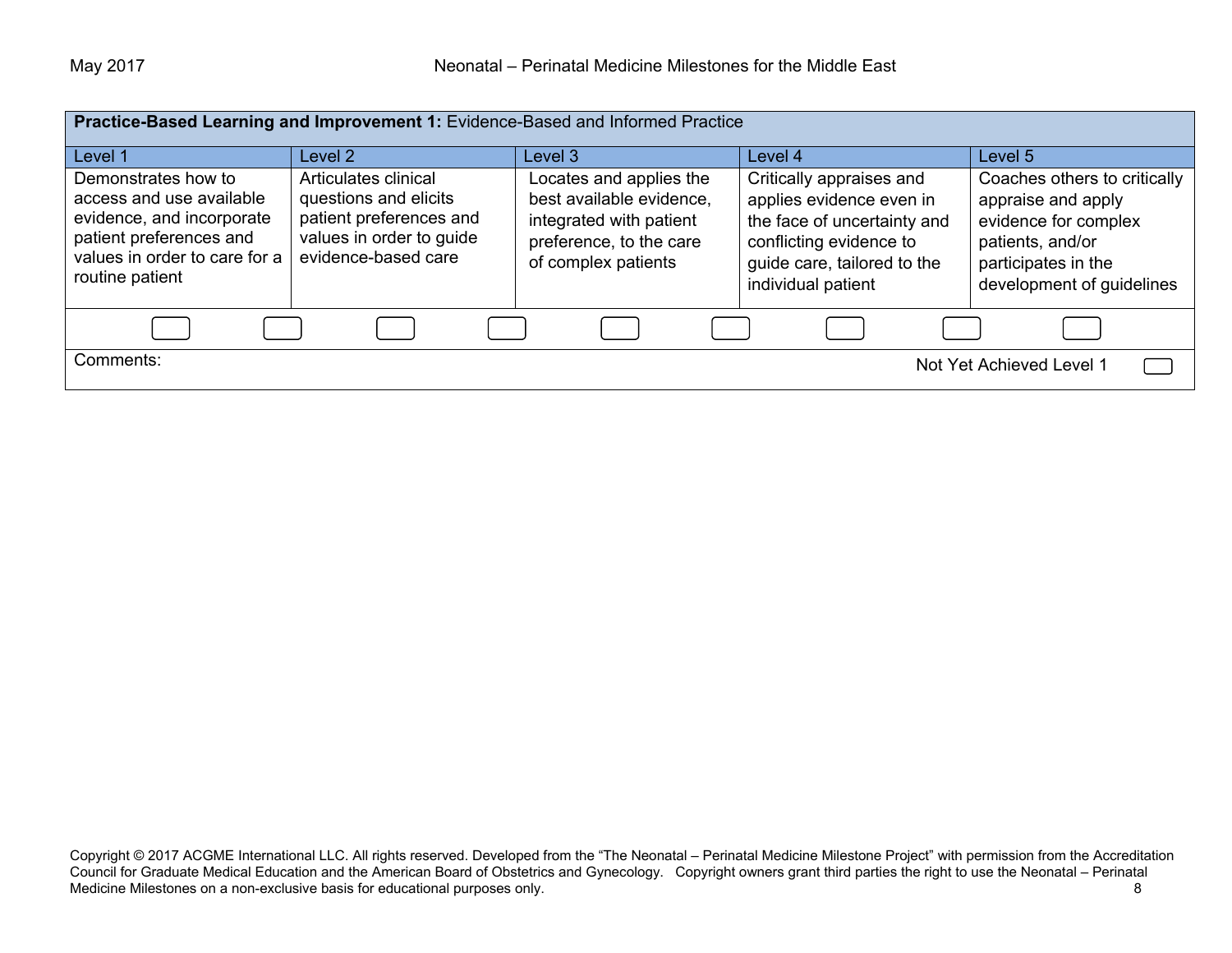| Practice-Based Learning and Improvement 2: Reflective Practice and Commitment to Personal Growth      |                                                                                                                        |                                                                                                                                            |                                                                                                                                      |                                                                                            |
|-------------------------------------------------------------------------------------------------------|------------------------------------------------------------------------------------------------------------------------|--------------------------------------------------------------------------------------------------------------------------------------------|--------------------------------------------------------------------------------------------------------------------------------------|--------------------------------------------------------------------------------------------|
| Level 1                                                                                               | Level 2                                                                                                                | Level 3                                                                                                                                    | Level 4                                                                                                                              | Level 5                                                                                    |
| Accepts responsibility for<br>personal and professional<br>development by<br>establishing goals       | Demonstrates openness to<br>performance data<br>(feedback and other input)<br>in order to inform goals                 | Seeks performance data<br>episodically, with<br>adaptability and humility                                                                  | Intentionally seeks<br>performance data<br>consistently, with<br>adaptability and humility                                           | Role models consistently<br>seeking performance data,<br>with adaptability and<br>humility |
| Identifies the factors that<br>contribute to gap(s)<br>between expectations and<br>actual performance | Analyzes and reflects on<br>the factors that contribute<br>to gap(s) between<br>expectations and actual<br>performance | Analyzes, reflects on, and<br>institutes behavioral<br>change(s) to narrow the<br>gap(s) between<br>expectations and actual<br>performance | Challenges assumptions<br>and considers alternatives<br>in narrowing the gap $(s)$<br>between expectations and<br>actual performance | Coaches others on<br>reflective practice                                                   |
| <b>Actively seeks</b><br>opportunities to improve                                                     | Designs and implements a<br>learning plan, with<br>prompting                                                           | Independently creates and<br>implements a learning plan                                                                                    | Uses performance data to<br>measure the effectiveness<br>of the learning plan and,<br>when necessary, improves<br>ıt                 | Facilitates the design and<br>implementation of learning<br>plans for others               |
|                                                                                                       |                                                                                                                        |                                                                                                                                            |                                                                                                                                      |                                                                                            |
| Comments:<br>Not Yet Achieved Level 1                                                                 |                                                                                                                        |                                                                                                                                            |                                                                                                                                      |                                                                                            |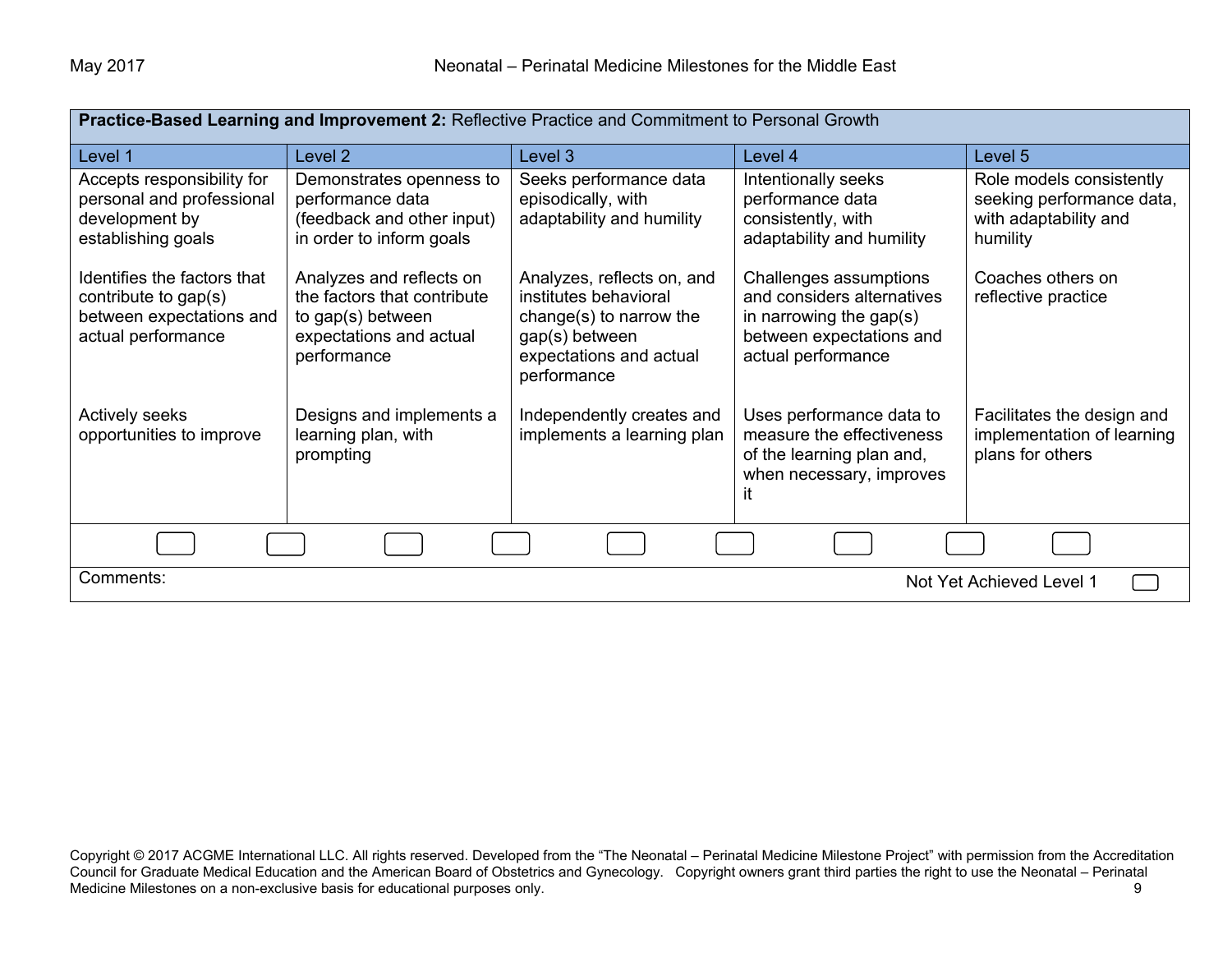| <b>Professionalism 1: Professional Behavior and Ethical Principles</b>                                                                                                                                                                             |                                                                             |                                                                                            |                                                                                                                                                                                                              |                                                                                                                                           |  |
|----------------------------------------------------------------------------------------------------------------------------------------------------------------------------------------------------------------------------------------------------|-----------------------------------------------------------------------------|--------------------------------------------------------------------------------------------|--------------------------------------------------------------------------------------------------------------------------------------------------------------------------------------------------------------|-------------------------------------------------------------------------------------------------------------------------------------------|--|
| Level 1                                                                                                                                                                                                                                            | Level 2                                                                     | Level 3                                                                                    | Level 4                                                                                                                                                                                                      | Level 5                                                                                                                                   |  |
| Identifies and describes<br>potential triggers for<br>professionalism lapses                                                                                                                                                                       | Demonstrates insight into<br>professional behavior in<br>routine situations | Demonstrates professional<br>behavior in complex or<br>stressful situations                | Recognizes situations that<br>may trigger professionalism<br>lapses and intervenes to<br>prevent lapses in self and<br>others                                                                                | Coaches others when their<br>behavior fails to meet<br>professional expectations                                                          |  |
| Describes when and<br>how to appropriately<br>report professionalism<br>lapses, including<br>strategies for<br>addressing common<br>barriers                                                                                                       | Takes responsibility for<br>own professionalism<br>lapses                   | Analyzes complex<br>situations using ethical<br>principles                                 | Recognizes and utilizes<br>appropriate resources for<br>managing and resolving<br>ethical dilemmas as needed<br>(e.g., ethics consultations,<br>literature review, risk<br>management/legal<br>consultation) | Identifies and seeks to<br>address system-level<br>factors that induce or<br>exacerbate ethical<br>problems or impede their<br>resolution |  |
| Demonstrates<br>knowledge of the ethical<br>principles underlying<br>informed consent,<br>surrogate decision<br>making, advance<br>directives,<br>confidentiality, error<br>disclosure, stewardship<br>of limited resources,<br>and related topics | Analyzes straightforward<br>situations using ethical<br>principles          | Recognizes need to seek<br>help in managing and<br>resolving complex ethical<br>situations |                                                                                                                                                                                                              |                                                                                                                                           |  |
|                                                                                                                                                                                                                                                    |                                                                             |                                                                                            |                                                                                                                                                                                                              |                                                                                                                                           |  |
| Comments:                                                                                                                                                                                                                                          |                                                                             |                                                                                            |                                                                                                                                                                                                              | Not Yet Achieved Level 1                                                                                                                  |  |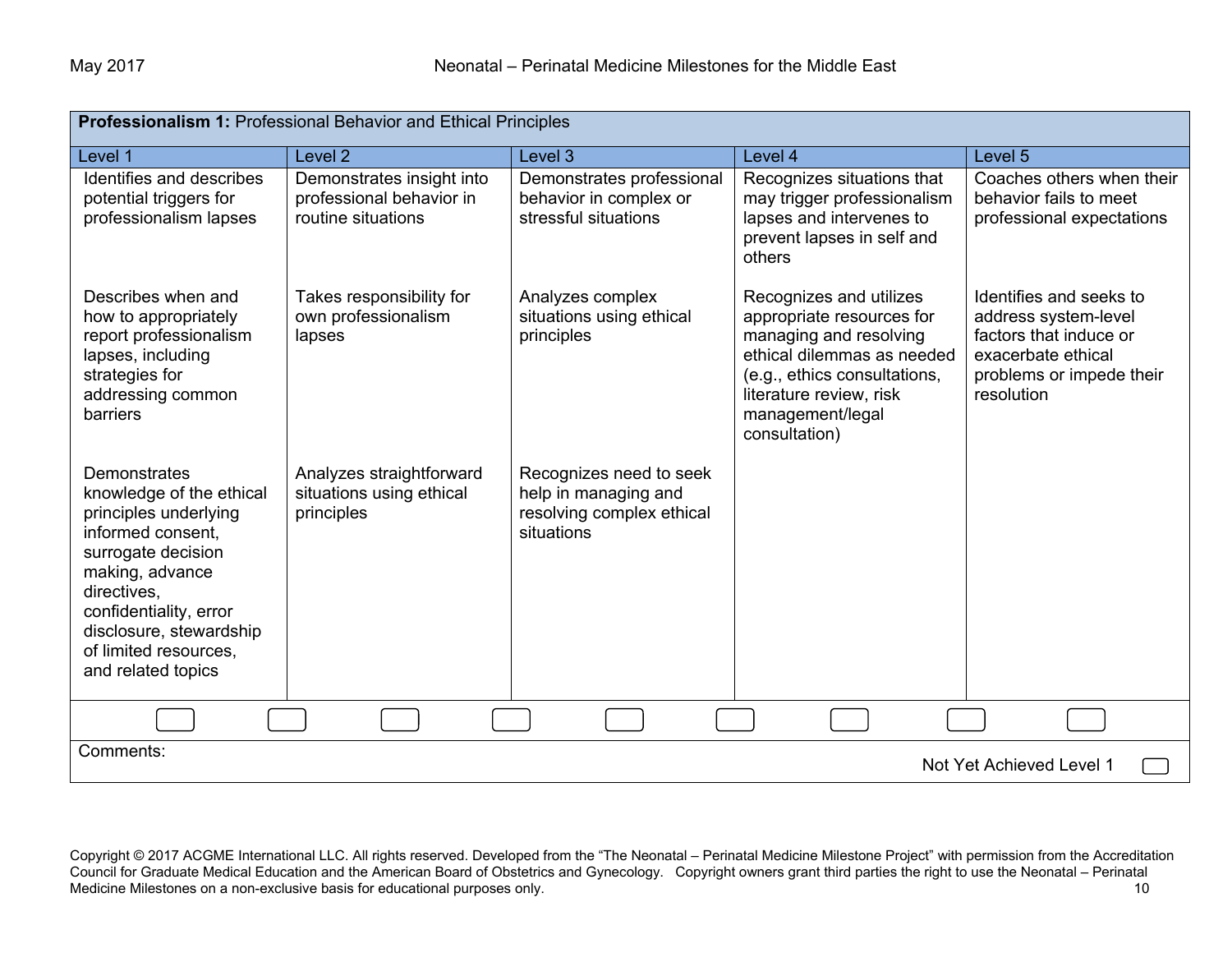| Professionalism 2: Accountability/Conscientiousness                                                                                                                                                                 |                                                                                                                                  |                                                                                                                                               |                                                                                                                             |                                       |
|---------------------------------------------------------------------------------------------------------------------------------------------------------------------------------------------------------------------|----------------------------------------------------------------------------------------------------------------------------------|-----------------------------------------------------------------------------------------------------------------------------------------------|-----------------------------------------------------------------------------------------------------------------------------|---------------------------------------|
| Level 1                                                                                                                                                                                                             | Level 2                                                                                                                          | Level 3                                                                                                                                       | Level 4                                                                                                                     | Level 5                               |
| Takes responsibility for<br>failure to complete tasks<br>and responsibilities,<br>identifies potential<br>contributing factors, and<br>describes strategies for<br>ensuring timely task<br>completion in the future | Performs tasks and<br>responsibilities in a<br>timely manner with<br>appropriate attention to<br>detail in routine<br>situations | Performs tasks and<br>responsibilities in a<br>timely manner with<br>appropriate attention to<br>detail in complex or<br>stressful situations | Recognizes situations<br>that may impact others'<br>ability to complete tasks<br>and responsibilities in a<br>timely manner | Takes ownership of<br>system outcomes |
| Responds promptly to<br>requests or reminders to<br>complete tasks and<br>responsibilities                                                                                                                          | Recognizes situations<br>that may impact own<br>ability to complete tasks<br>and responsibilities in a<br>timely manner          | Proactively implements<br>strategies to ensure that<br>the needs of patients,<br>teams, and systems are<br>met                                |                                                                                                                             |                                       |
|                                                                                                                                                                                                                     |                                                                                                                                  |                                                                                                                                               |                                                                                                                             |                                       |
| Comments:<br>Not Yet Achieved Level 1                                                                                                                                                                               |                                                                                                                                  |                                                                                                                                               |                                                                                                                             |                                       |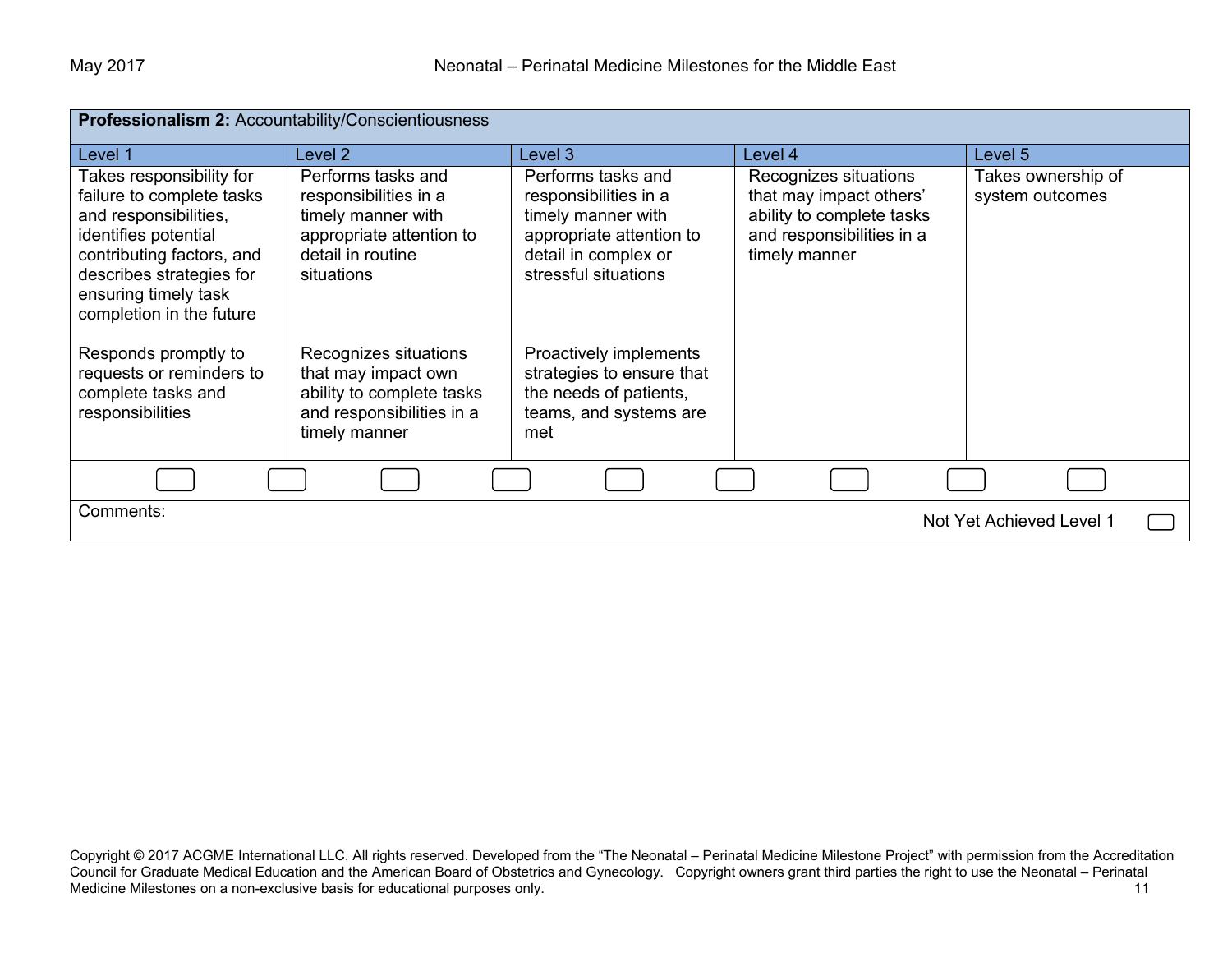| Professionalism 3: Self-Awareness and Help-Seeking                                  |                                                                                  |                                                                                                                        |                                                                                                                  |                                                                                                                                 |
|-------------------------------------------------------------------------------------|----------------------------------------------------------------------------------|------------------------------------------------------------------------------------------------------------------------|------------------------------------------------------------------------------------------------------------------|---------------------------------------------------------------------------------------------------------------------------------|
| Level 1                                                                             | Level 2                                                                          | Level 3                                                                                                                | Level 4                                                                                                          | Level 5                                                                                                                         |
| Recognizes status of<br>personal and<br>professional well-being,<br>with assistance | Independently<br>recognizes status of<br>personal and<br>professional well-being | With assistance,<br>proposes a plan to<br>optimize personal and<br>professional well-being                             | Independently develops a<br>plan to optimize personal<br>and professional well-being                             | Coaches others when<br>emotional responses or<br>limitations in<br>knowledge/skills do not<br>meet professional<br>expectations |
| Recognizes limits in the<br>knowledge/skills of self<br>or team, with assistance    | Independently<br>recognizes limits in the<br>knowledge/skills of self<br>or team | With assistance,<br>proposes a plan to<br>remediate or improve<br>limits in the<br>knowledge/skills of self<br>or team | Independently develops a<br>plan to remediate or<br>improve limits in the<br>knowledge/skills of self or<br>team |                                                                                                                                 |
|                                                                                     | <b>Demonstrates</b><br>appropriate help-seeking<br><b>behaviors</b>              |                                                                                                                        |                                                                                                                  |                                                                                                                                 |
|                                                                                     |                                                                                  |                                                                                                                        |                                                                                                                  |                                                                                                                                 |
| Comments:<br>Not Yet Achieved Level 1                                               |                                                                                  |                                                                                                                        |                                                                                                                  |                                                                                                                                 |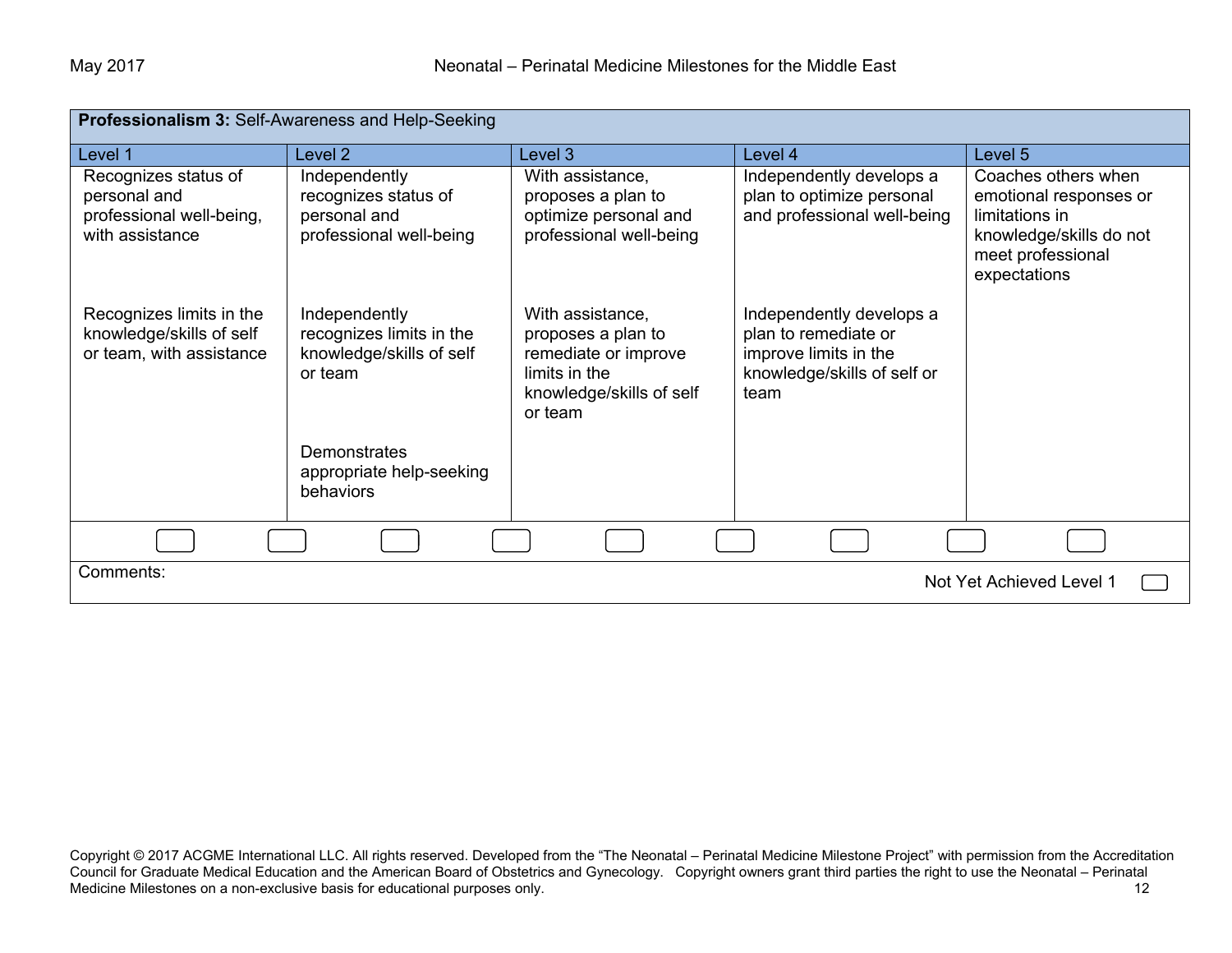| Interpersonal and Communication Skills 1: Patient- and Family-Centered Communication                                                                                                       |                                                                                                                                                                                                                         |                                                                                                                                                                                                   |                                                                                                                                                                            |                                                                                                                                              |
|--------------------------------------------------------------------------------------------------------------------------------------------------------------------------------------------|-------------------------------------------------------------------------------------------------------------------------------------------------------------------------------------------------------------------------|---------------------------------------------------------------------------------------------------------------------------------------------------------------------------------------------------|----------------------------------------------------------------------------------------------------------------------------------------------------------------------------|----------------------------------------------------------------------------------------------------------------------------------------------|
| Level 1                                                                                                                                                                                    | Level <sub>2</sub>                                                                                                                                                                                                      | Level 3                                                                                                                                                                                           | Level 4                                                                                                                                                                    | Level <sub>5</sub>                                                                                                                           |
| Uses language and non-<br>verbal behavior to<br>demonstrate respect and<br>establish rapport                                                                                               | Establishes a therapeutic<br>relationship in<br>straightforward<br>encounters using active<br>listening and clear<br>language                                                                                           | Establishes a therapeutic<br>relationship<br>in challenging patient<br>encounters                                                                                                                 | Easily establishes<br>therapeutic relationships,<br>with attention to<br>patient/family concerns<br>and context, regardless of<br>complexity                               | Mentors others in situational<br>awareness and critical self-<br>reflection to consistently<br>develop positive therapeutic<br>relationships |
| Identifies common barriers to<br>effective communication<br>(e.g., language, disability)<br>while accurately<br>communicating own role<br>within the health care system                    | Identifies complex barriers<br>to effective<br>communication (e.g.,<br>health literacy, cultural)                                                                                                                       | When prompted, reflects<br>on personal biases while<br>attempting to minimize<br>communication barriers                                                                                           | Independently recognizes<br>personal biases while<br>attempting to proactively<br>minimize communication<br>barriers                                                       | Role models self-<br>awareness practice while<br>identifying teaching a<br>contextual approach to<br>minimize communication<br>barriers      |
| Identifies the need to adjust<br>communication strategies<br>based on assessment of<br>patient/family expectations<br>and understanding of their<br>health status and treatment<br>options | Organizes and initiates<br>communication with<br>patients/families by<br>introducing stakeholders,<br>setting the agenda,<br>clarifying expectations,<br>and verifying an<br>understanding of the<br>clinical situation | With guidance, sensitively<br>and compassionately<br>delivers medical<br>information; elicits<br>patient/family values, goals<br>and preferences; and<br>acknowledges uncertainty<br>and conflict | Independently uses<br>shared decision making to<br>align patient/family<br>values, goals, and<br>preferences with<br>treatment options to make<br>a personalized care plan | Role models shared<br>decision making in<br>patient/family<br>communication in situations<br>with a high degree of<br>uncertainty/conflict   |
|                                                                                                                                                                                            |                                                                                                                                                                                                                         |                                                                                                                                                                                                   |                                                                                                                                                                            |                                                                                                                                              |
| Comments:<br>Not Yet Achieved Level 1                                                                                                                                                      |                                                                                                                                                                                                                         |                                                                                                                                                                                                   |                                                                                                                                                                            |                                                                                                                                              |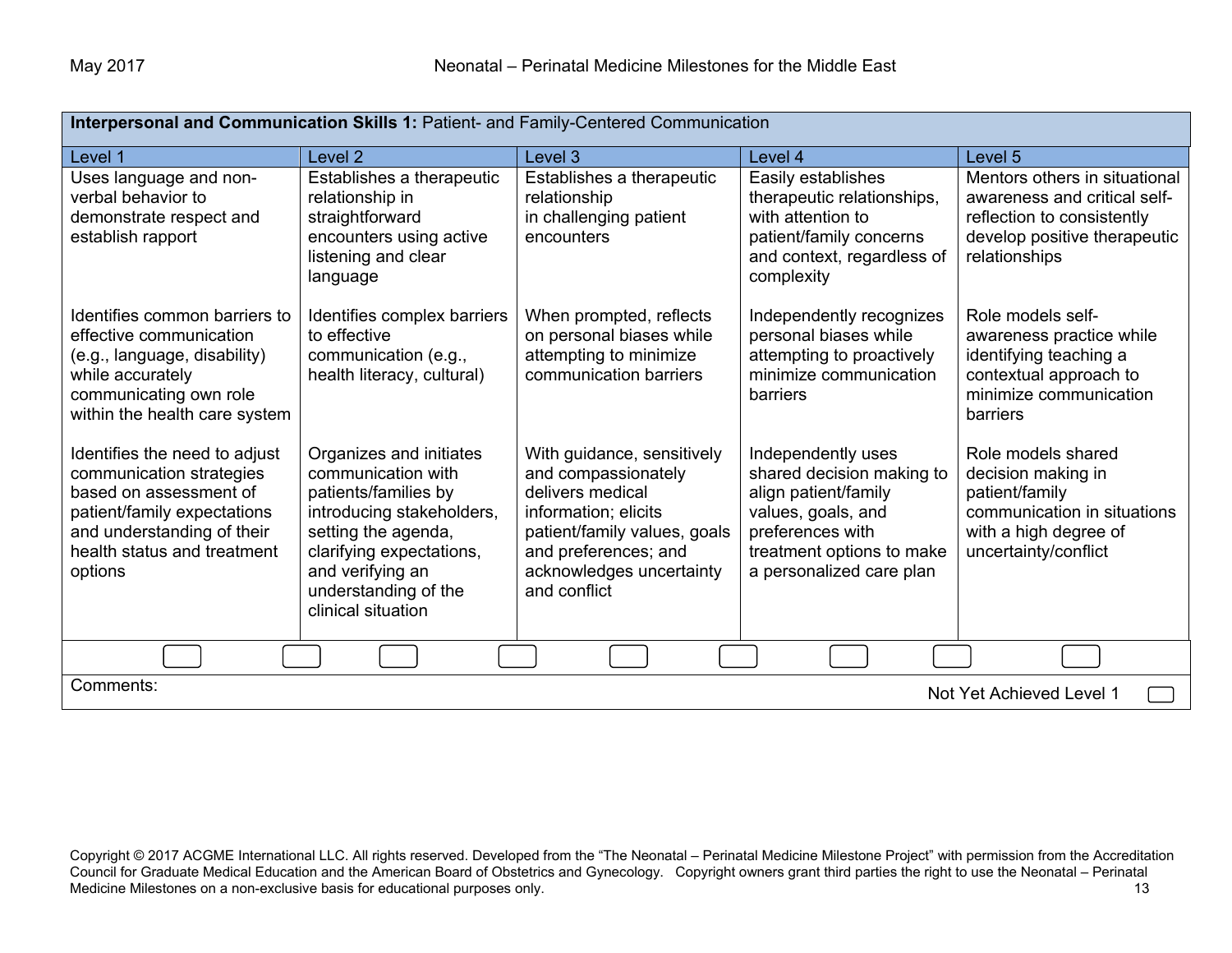| Interpersonal and Communication Skills 2: Interprofessional and Team Communication |                                                                                 |                                                                            |                                                                                                                 |                                                                                                                                                 |
|------------------------------------------------------------------------------------|---------------------------------------------------------------------------------|----------------------------------------------------------------------------|-----------------------------------------------------------------------------------------------------------------|-------------------------------------------------------------------------------------------------------------------------------------------------|
| Level 1                                                                            | Level <sub>2</sub>                                                              | Level 3                                                                    | Level 4                                                                                                         | Level 5                                                                                                                                         |
| Respectfully requests a<br>consultation                                            | Clearly and concisely<br>requests a consultation                                | Checks own<br>understanding of<br>consultant<br>recommendations            | Coordinates<br>recommendations from<br>different members of the<br>health care team to<br>optimize patient care | Role models flexible<br>communication strategies<br>that value input from all<br>health care team<br>members, resolving<br>conflict when needed |
| Respectfully receives a<br>consultation request                                    | Clearly and concisely<br>responds to a consultation<br>request                  | Checks understanding of<br>recommendations when<br>providing consultation  | Communicates feedback<br>and constructive criticism to<br>superiors                                             | Facilitates regular health<br>care team-based feedback<br>in complex situations                                                                 |
| Uses language that<br>values all members of<br>the health care team                | Communicates<br>information effectively<br>with all health care team<br>members | Uses active listening to<br>adapt communication<br>style to fit team needs |                                                                                                                 |                                                                                                                                                 |
|                                                                                    | Solicits feedback on<br>performance as a member<br>of the health care team      | Communicates concerns<br>and provides feedback to<br>peers and learners    |                                                                                                                 |                                                                                                                                                 |
|                                                                                    |                                                                                 |                                                                            |                                                                                                                 |                                                                                                                                                 |
| Comments:<br>Not Yet Achieved Level 1                                              |                                                                                 |                                                                            |                                                                                                                 |                                                                                                                                                 |